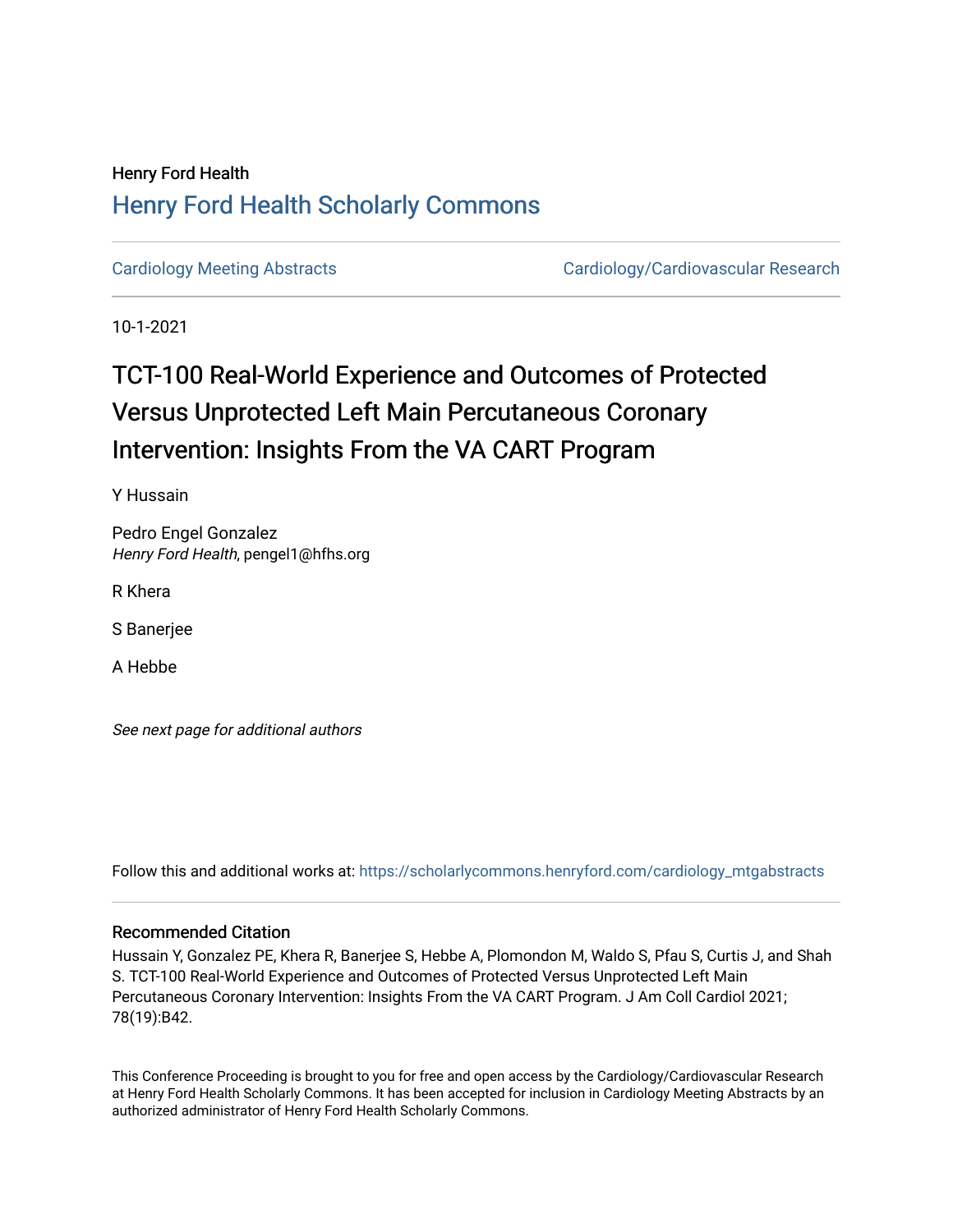## Authors

Y Hussain, Pedro Engel Gonzalez, R Khera, S Banerjee, A Hebbe, M Plomondon, S Waldo, S Pfau, J Curtis, and S Shah